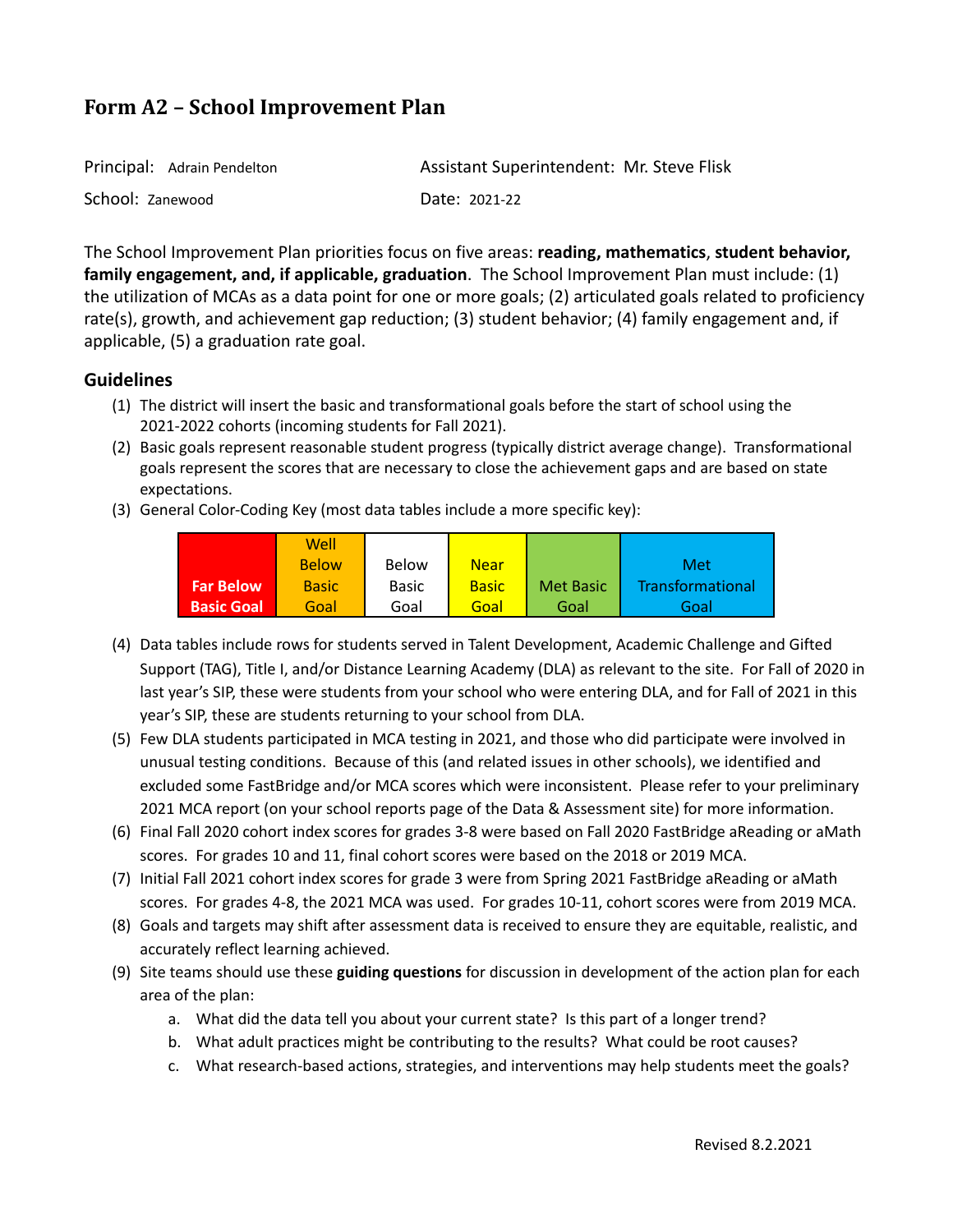d. What knowledge and skills (professional learning) will adults need to support students so they can meet goals?

| <b>Priority One: READING</b> |                                                 |                                                                                          |      | <b>Measure: Proficiency (% Low Risk on FastBridge)</b>                      |                       |                  |  |  |
|------------------------------|-------------------------------------------------|------------------------------------------------------------------------------------------|------|-----------------------------------------------------------------------------|-----------------------|------------------|--|--|
| Column Header                | <b>Definition</b>                               |                                                                                          |      |                                                                             |                       |                  |  |  |
| 2018, 2019 and               |                                                 | Percent of students at risk or some risk in the fall who became low risk in Spring 2018, |      |                                                                             |                       |                  |  |  |
| 2020 Results                 |                                                 |                                                                                          |      | Spring 2019 and Winter 2020. See Progress to Fluency Reports for more info. |                       |                  |  |  |
| Basic Goal                   |                                                 |                                                                                          |      | District-wide goals for 2020-22: KG = 23%; Gr $1 = 38\%$ ; Gr $2 = 9\%$ .   |                       |                  |  |  |
| <b>Transformational</b>      |                                                 |                                                                                          |      | District-wide goals for 2018-22: KG = 68%; Gr 1 = 67%; Gr 2 = 50%.          |                       |                  |  |  |
| Goal (Trans)                 |                                                 |                                                                                          |      |                                                                             |                       |                  |  |  |
| 2021 Results                 | Percentage of students low risk in Spring 2021. |                                                                                          |      |                                                                             |                       |                  |  |  |
| Color Coding                 | $30% + from$                                    |                                                                                          |      |                                                                             | <b>Basic Goal Met</b> | Transformational |  |  |
|                              | <b>Basic Goal</b>                               | <b>Basic Goal</b>                                                                        | Goal | <b>Goal</b>                                                                 |                       | <b>Goal Met</b>  |  |  |

|       | 2017-18             | 2018-19      | 2019-20      | 2020-21      | 2020-21 & 2021-22 Goals |                    |
|-------|---------------------|--------------|--------------|--------------|-------------------------|--------------------|
|       |                     |              |              |              |                         |                    |
| Group | <b>2018 Results</b> | 2019 Results | 2020 Results | 2021 Results | 2021 Basic              | <b>2021 Trans.</b> |
| KG    | <b>31%</b>          | 70%          | <b>22%</b>   | 5%           | 23%                     | 68%                |
| Grd 1 | <b>10%</b>          | 31%          | <b>36%</b>   | <b>13%</b>   | 38%                     | 67%                |
| Grd 2 | 16%                 | <b>13%</b>   | 5%           | 13%          | 9%                      | 50%                |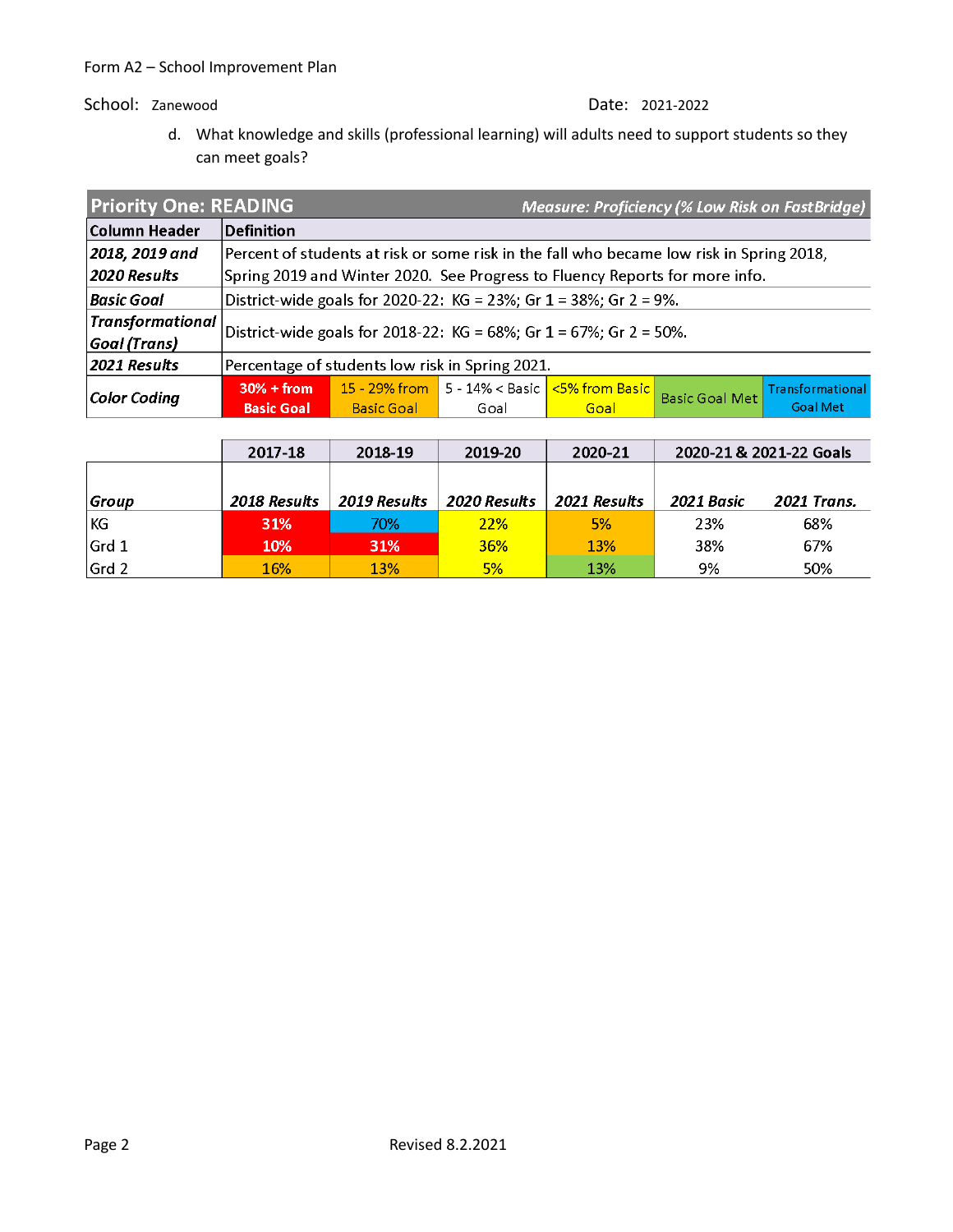| <b>Priority One: READING</b>                                                                                                | <b>Measure: MCA Proficiency (Index Rates)</b> |                                                                      |                                                                                        |                  |  |  |                                                                                                           |      |            |
|-----------------------------------------------------------------------------------------------------------------------------|-----------------------------------------------|----------------------------------------------------------------------|----------------------------------------------------------------------------------------|------------------|--|--|-----------------------------------------------------------------------------------------------------------|------|------------|
| <b>Column Header</b>                                                                                                        |                                               |                                                                      |                                                                                        |                  |  |  |                                                                                                           |      |            |
| <b>Results</b>                                                                                                              |                                               |                                                                      |                                                                                        |                  |  |  | Index rate for students with scores from last spring, enrolled on October 1 and tested in the spring.     |      |            |
| <b>Fall Cohort</b>                                                                                                          |                                               |                                                                      | Index rate for students tested in the previous spring and enrolled the following fall. |                  |  |  |                                                                                                           |      |            |
|                                                                                                                             |                                               |                                                                      |                                                                                        |                  |  |  | The lower of the district average change and the MDE index target (reduce non-proficiency by half in two  |      |            |
| <b>Basic Goal</b>                                                                                                           |                                               |                                                                      | years), with a minimum of 20 (previously the minimum was 25).                          |                  |  |  |                                                                                                           |      |            |
| <b>Transformational</b>                                                                                                     |                                               |                                                                      |                                                                                        |                  |  |  | The higher of the district average change and the MDE index target (reduce non-proficiency by half in two |      |            |
| (Trans.) Goal                                                                                                               |                                               | years), with a minimum of 30.                                        |                                                                                        |                  |  |  |                                                                                                           |      |            |
|                                                                                                                             |                                               |                                                                      |                                                                                        |                  |  |  |                                                                                                           |      |            |
|                                                                                                                             | $10+$ points                                  |                                                                      |                                                                                        |                  |  |  |                                                                                                           |      | transform- |
|                                                                                                                             | below basic                                   | Within 1 index point of basic Met basic ational<br>1.1 to 5.9 points |                                                                                        |                  |  |  |                                                                                                           |      |            |
| <b>Color Coding</b>                                                                                                         | goal                                          |                                                                      | 6-9 points below basic goal                                                            | below basic goal |  |  | goal                                                                                                      | goal | goal       |
| Notes: Student group goals are addressed under gap reduction. Also, when results are calculated, the cohort scores and goal |                                               |                                                                      |                                                                                        |                  |  |  |                                                                                                           |      |            |

scores are updated to reflect the students with pretest scores who were enrolled in the fall and took the test in the spring. Fall 2020 FastBridge aReading scores were used to estimate MCA achievement levels for setting Spring 2021 MCA index rate goals.

|                     |      |                         | <b>Fall 2020</b> | 2021         | 2021   | Spring 2021    | <b>Fall 2021</b> | 2022         | 2022   |
|---------------------|------|-------------------------|------------------|--------------|--------|----------------|------------------|--------------|--------|
|                     |      |                         | Cohort (based    | <b>Basic</b> | Trans. | <b>Results</b> | Cohort (based    | <b>Basic</b> | Trans. |
| <b>Group</b>        |      | Spring 2018 Spring 2019 | on aReading)     | Goal         | Goal   | (MCA)          | on MCA)          | Goal         | Goal   |
| <b>All Students</b> | 42.9 | 41.3                    | 37.6             | 38.4         | 53.2   | 45.2           | 34.8             | 39.0         | 51.1   |
| Grade 3             | 41.4 | 30.3                    | 32.6             | 33.2         | 49.5   | 47.8           | 42.2             | 42.7         | 56.6   |
| Grade 4             | 34.7 | 34.5                    | 25.8             | 27.1         | 44.4   | 29.0           | 37.5             | 40.2         | 53.1   |
| Grade 5             | 55.1 | 55.4                    | 54.3             | 54.8         | 65.8   | 58.7           | 23.8             | 32.2         | 42.9   |
| Amin/Haw            |      |                         |                  |              |        |                |                  |              |        |
| Asian               | 58.1 | 54.8                    | 18.9             |              |        | 18.9           | 30.6             |              |        |
| <b>Black</b>        | 32.5 | 39.0                    | 22.9             |              |        | 22.9           | 37.7             |              |        |
| Hispanic            | 42.3 | 32.0                    | 5.6              |              |        | 5.6            | 14.7             |              |        |
| White               |      |                         |                  |              |        |                |                  |              |        |
| Multiracial         |      |                         |                  |              |        |                |                  |              |        |
| <b>EL</b>           | 25.5 | 17.6                    | 9.5              |              |        | 9.5            | 21.2             |              |        |
| <b>Spec Ed</b>      | 17.4 | 25.0                    | 13.5             |              |        | 13.5           |                  |              |        |
| F/R Lunch           | 41.7 | 39.5                    | 18.1             |              |        | 18.1           | 28.6             |              |        |
| Female              | 49.4 | 50.0                    | 27.8             |              |        | 27.8           | 38.5             |              |        |
| Male                | 36.1 | 31.6                    | 12.5             |              |        | 12.5           | 31.3             |              |        |
| <b>TAG</b>          |      |                         | 60.6             |              |        | 60.6           | 68.8             |              |        |
| <b>DLA</b>          |      |                         | 20.8             |              |        | 20.8           | 37.0             |              |        |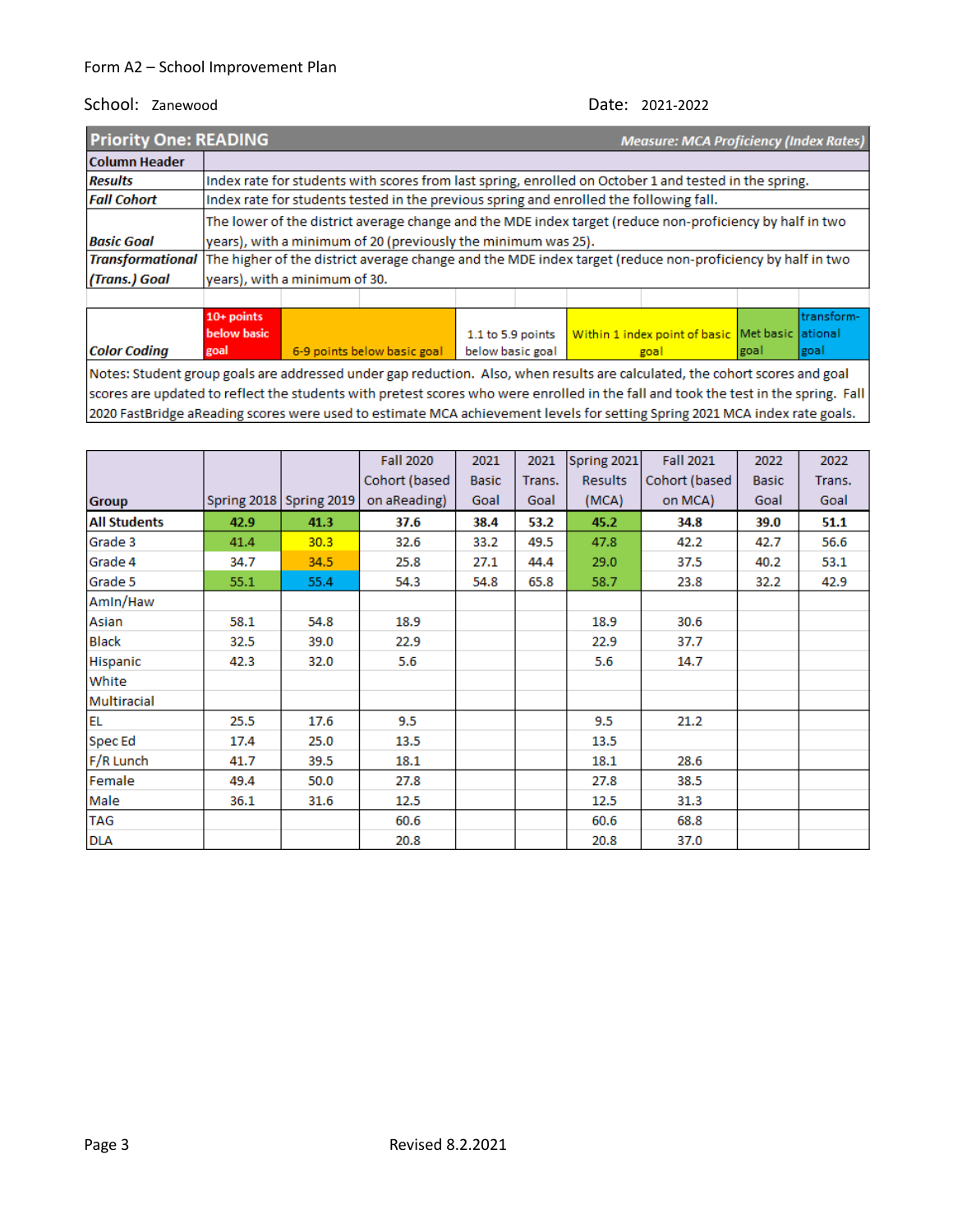### School: Zanewood Date: 2021-2022

**Priority One: READING** 

**Measure: SIP Growth and Gap-Closing (SGG)** 

#### Color Coding for MCA Value-Added and Z-State Results

| -.30 or below | $-15$ to $-29$ | $14$ to $0$ | $+0001$ to $+14$ $+15$ to $+29$ | $+30$ and up |
|---------------|----------------|-------------|---------------------------------|--------------|
|               |                |             |                                 |              |

Results reported for groups of 10 or more students. Any results for groups not reported in the previous year were color coded using the lowest basic and transformational goals. 2021 Z-State results not available due to COVID-19.

| 2021 & 2022 Goals (for All Groups) |                                    |  |  |  |  |
|------------------------------------|------------------------------------|--|--|--|--|
| Transformational                   | 1.30 on MCA Value-Added or Z-State |  |  |  |  |
| Basic                              | 1.15 on MCA Value-Added or Z-State |  |  |  |  |

#### 2019-20 & 2021-22 SIP Growth



|                     |         | <b>Baseline</b> | 2019 Results   |           |     | 2021 Results   |
|---------------------|---------|-----------------|----------------|-----------|-----|----------------|
| Group               | 2017    | 2018            | <b>Val-Add</b> | Z - State | SGG | <b>Val-Add</b> |
| <b>All Students</b> | $-0.08$ | $-0.11$         | $-0.14$        | $-0.26$   |     | 0.19           |
| Grade 3             |         |                 | $-0.07$        |           |     | 0.33           |
| Grade 4             | $-0.27$ | $-0.24$         | $-0.52$        | $-0.45$   |     | 0.10           |
| Grade 5             | 0.17    | 0.06            | 0.15           | $-0.09$   |     | 0.16           |
| Am Ind              |         |                 |                |           |     |                |
| Asian               | $-0.24$ | $-0.24$         | $-0.18$        | $-0.10$   |     | 0.40           |
| <b>Black</b>        | $-0.03$ | $-0.16$         | $-0.06$        | $-0.24$   |     | 0.15           |
| Hispanic            | $-0.09$ | 0.09            | $-0.18$        | $-0.34$   |     |                |
| White               |         |                 |                |           |     |                |
| Multiracial         |         |                 |                |           |     |                |
| EL                  | $-0.48$ | $-0.05$         | $-0.07$        | $-0.23$   |     | 0.27           |
| Spec Ed             | $-0.57$ | $-0.55$         | $-0.07$        | $-0.42$   |     |                |
| F/R Lunch           | $-0.09$ | $-0.14$         | $-0.12$        | $-0.25$   |     | 0.16           |
| Female              | $-0.20$ | $-0.11$         | $-0.10$        | $-0.18$   |     | 0.15           |
| Male                | 0.05    | $-0.11$         | $-0.19$        | $-0.34$   |     | 0.23           |
| <b>TAG</b>          |         |                 |                |           |     | 0.16           |
| <b>DLA</b>          |         |                 |                |           |     |                |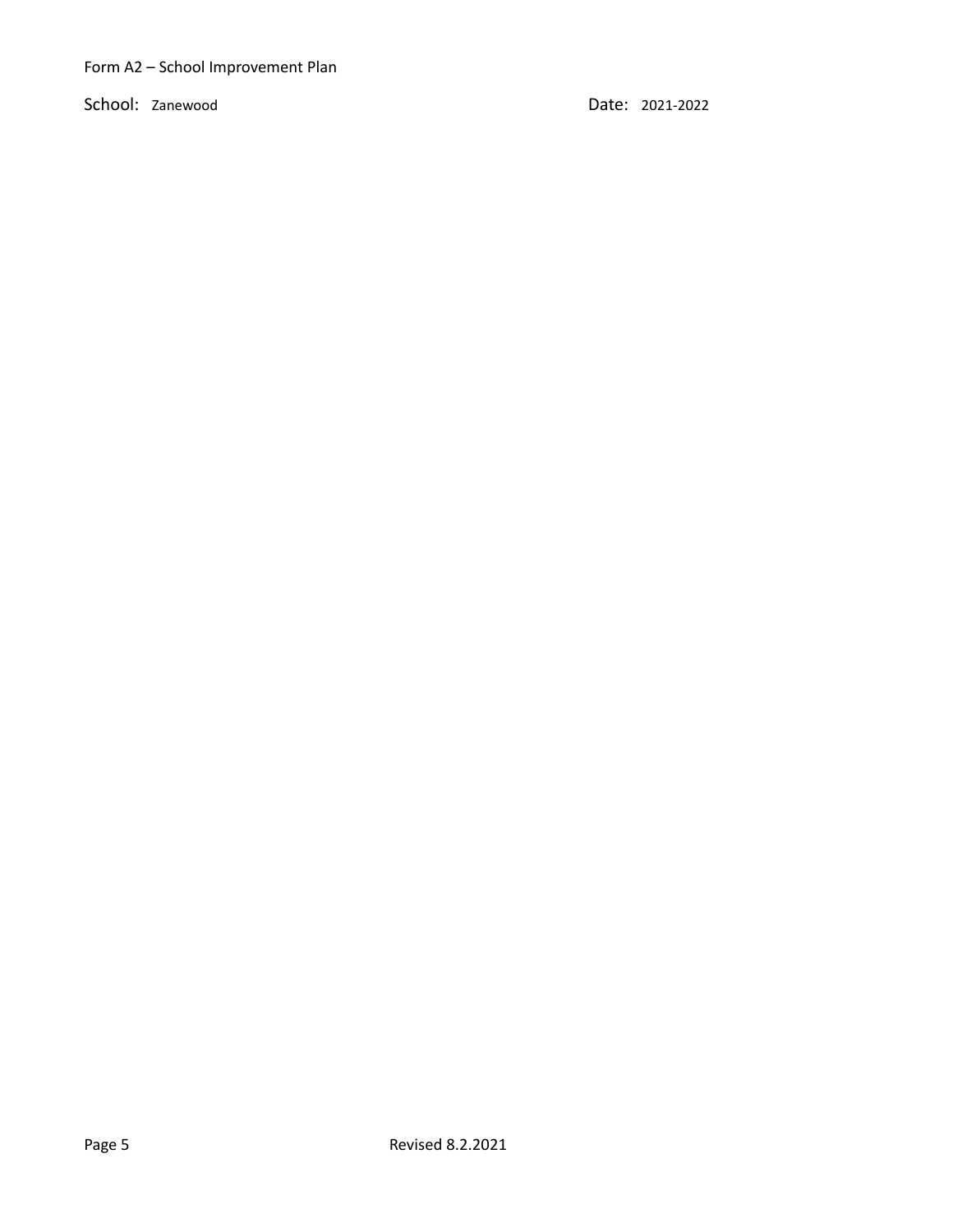

School: Zanewood Date: 2021-2022

| Page 6 |  | Revised 8.2.2021 |  |  |  |
|--------|--|------------------|--|--|--|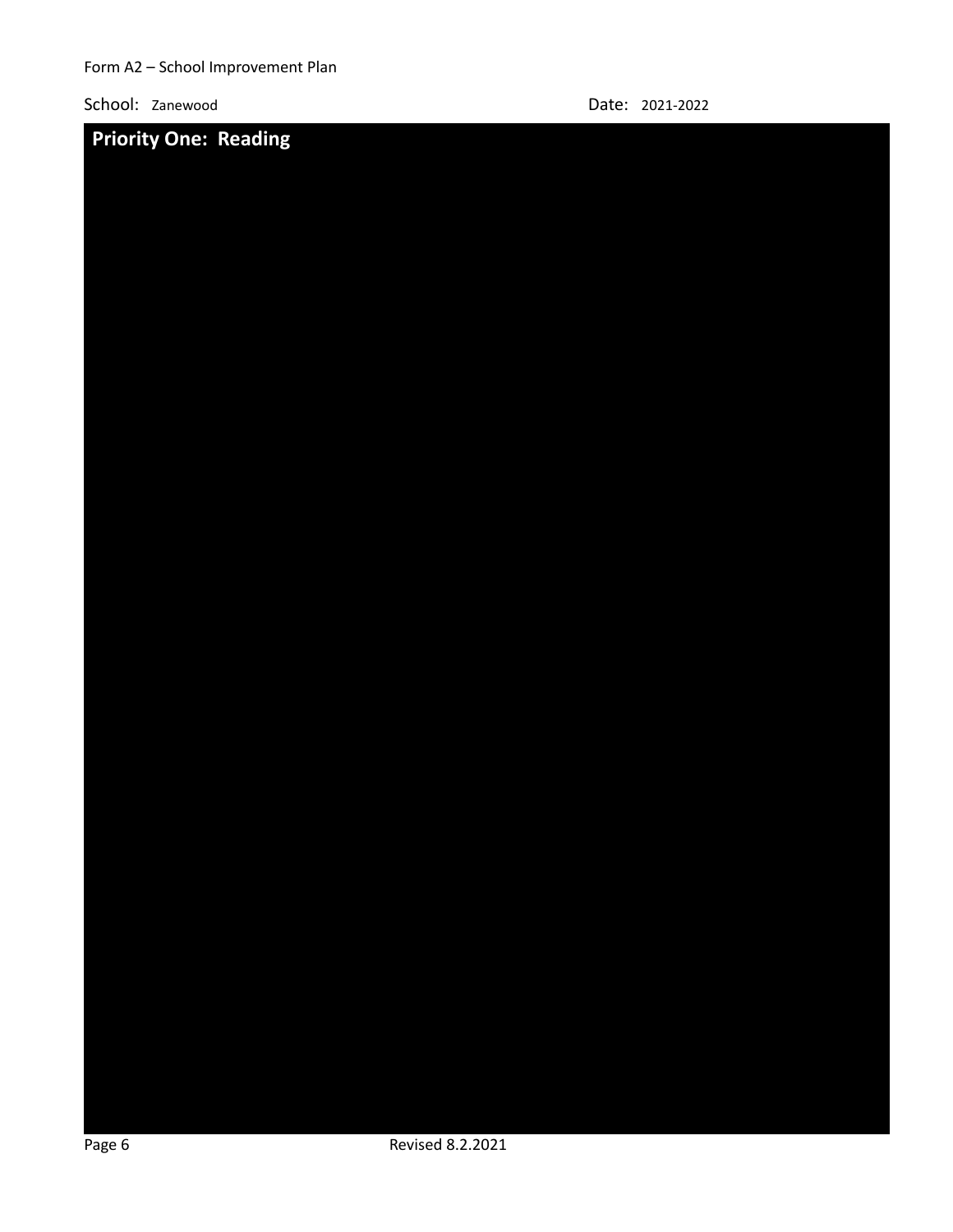| Reading Continuous Improvement Action Plan: (add steps as needed by using tab key) |                                                                                                                                                                                                                                                                                                            |                                                                                                                                                                                                            |                                                                                                     |  |  |  |  |  |
|------------------------------------------------------------------------------------|------------------------------------------------------------------------------------------------------------------------------------------------------------------------------------------------------------------------------------------------------------------------------------------------------------|------------------------------------------------------------------------------------------------------------------------------------------------------------------------------------------------------------|-----------------------------------------------------------------------------------------------------|--|--|--|--|--|
| <b>Strategies:</b><br>What specific strategies will be<br>implemented?             | <b>Adult actions:</b><br>What adult actions will<br>ensure the strategies are<br>successful?                                                                                                                                                                                                               | <b>Measure student</b><br>progress:<br>What student data will<br>be collected?                                                                                                                             | Person(s)<br>Responsible:                                                                           |  |  |  |  |  |
| Effective implementation of<br>balanced literacy program                           | 1. SBIT will conduct<br>walk through<br>2. Review & Process<br>data<br>3. Create plan<br>4. Peer observation<br>5. Curriculum integration<br>6. Virtual Participation Walk<br>Through/Family Exhibition                                                                                                    | Access and opportunity in<br>core instruction by<br>tracking time in class<br><b>Anecdotal Notes For</b><br><b>Reading Levels Monthly</b><br>FastBridge earlyReading,<br>aReading and aMath<br>Assessments | Classroom<br>teacher, Title<br>One Teachers,<br>SpEd Teacher,<br>EL teacher,<br>Support<br>Partners |  |  |  |  |  |
| Effective implementation of PLTs                                                   | 1. Using reading template<br>form on PLTs<br>2. Collaboration with<br><b>Teachers on Best Practices</b><br>3. Create schedule to allow<br>meetings to occur in the<br>school day<br>4. CLEAR Lesson Plan<br>Template when planning                                                                         | <b>CSA &amp; Unit Assessments</b>                                                                                                                                                                          | All members of<br>grade level PLT                                                                   |  |  |  |  |  |
| <b>Implementation of Accelerating</b><br>Learning Model and Growth<br>Mindset      | 1. Teachers will provide<br>grade-level content with a<br>balance of support and rigor<br>2. Access to grade-level<br>content despite the absence<br>of some knowledge and<br>skills from previous grades<br>3. Teachers will unpack<br>grade level standards<br>4. Teachers will scaffold up,<br>not down | <b>FASTBridge Progress</b><br>Monitoring<br><b>Oral Reading Records</b><br>(ORR)                                                                                                                           | The entire ZW<br>staff                                                                              |  |  |  |  |  |
|                                                                                    |                                                                                                                                                                                                                                                                                                            |                                                                                                                                                                                                            |                                                                                                     |  |  |  |  |  |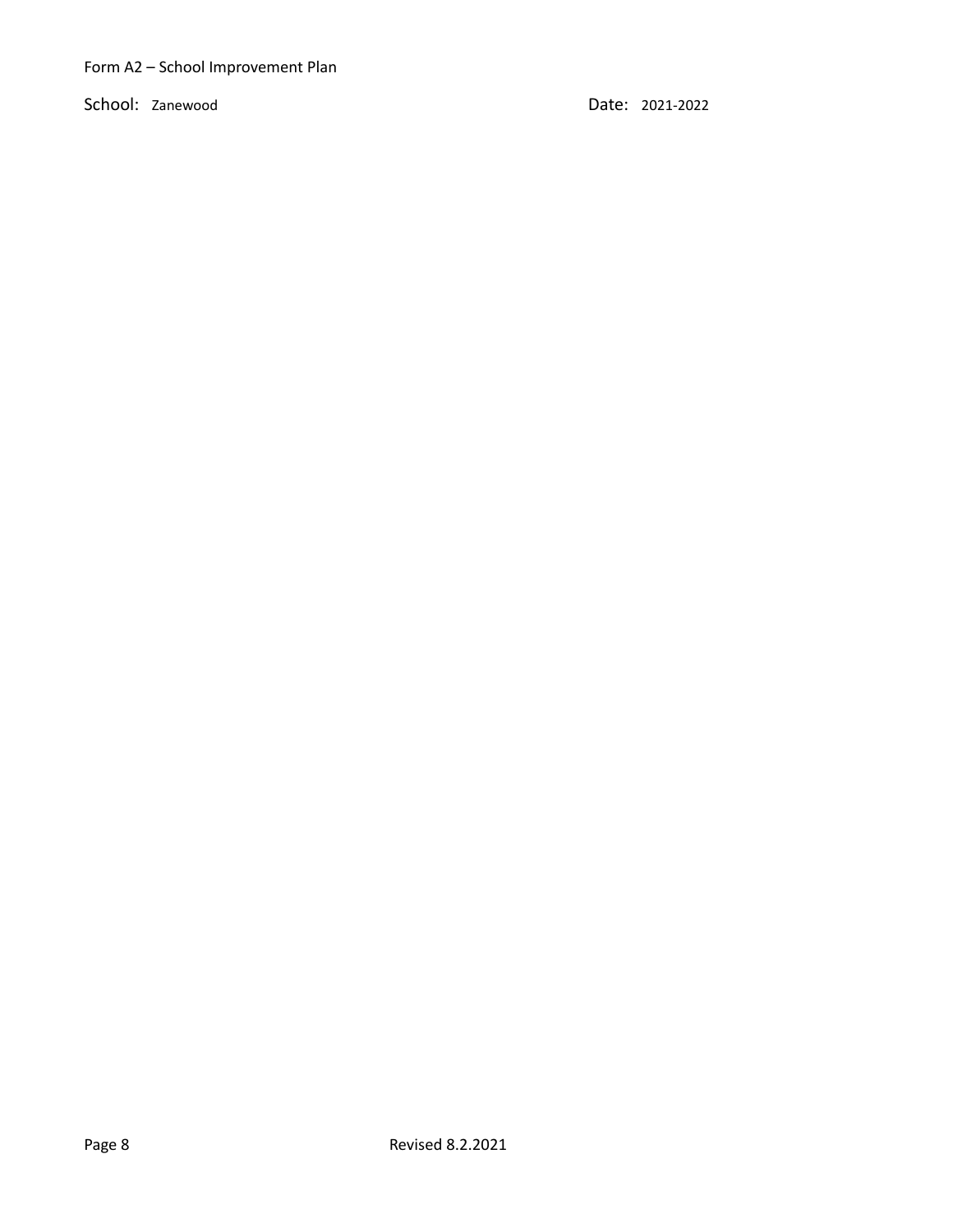| <b>Priority Two: MATHEMATICS</b>         | <b>Measure: MCA Proficiency (Index Rates)</b>                                                                                                                                      |
|------------------------------------------|------------------------------------------------------------------------------------------------------------------------------------------------------------------------------------|
| Column Header                            |                                                                                                                                                                                    |
| <b>Results</b>                           | Index rate for students who had a score from the previous year, were enrolled on October 1 of the next year, and<br>tested the next spring.                                        |
| <b>Fall Cohort</b>                       | Index rate for students tested in the previous year and enrolled in the fall of the next year.                                                                                     |
| <b>Basic Goal</b>                        | The lower of the district average change and the MDE index target (reduce non-proficiency by half in two years), with<br>a minimum of 20 for Spring 2021 (normal minimum $= 25$ ). |
| <b>Transformational</b><br>(Trans.) Goal | The higher of the district average change and the MDE index target (reduce non-proficiency by half in two years),<br>with a minimum of 30.                                         |

|                                                                                                                                        | $10+$ points                                                                                                        |                             |            |                                                                            |             | <b>I</b> Met |
|----------------------------------------------------------------------------------------------------------------------------------------|---------------------------------------------------------------------------------------------------------------------|-----------------------------|------------|----------------------------------------------------------------------------|-------------|--------------|
|                                                                                                                                        | <b>below basic</b>                                                                                                  |                             |            | 1.1 to 5.9 points below Within 1 index point of basic Met basic transform- |             |              |
| <b>Color Coding</b>                                                                                                                    | goal                                                                                                                | 6-9 points below basic goal | basic goal | goal                                                                       | <b>goal</b> | ational goal |
| Notes: Student group goals are addressed under gap reduction. Also, when results are calculated, the cohort scores and goal scores are |                                                                                                                     |                             |            |                                                                            |             |              |
|                                                                                                                                        | lupdated to reflect the students with pretest scores who were enrolled in the fall and took the test in the spring. |                             |            |                                                                            |             |              |

|                     |                |                         | <b>Fall 2020</b>      | 2021         | 2021   | Spring 2021    | <b>Cohort</b> | 2022         | 2022   |
|---------------------|----------------|-------------------------|-----------------------|--------------|--------|----------------|---------------|--------------|--------|
|                     |                | Spring 2018 Spring 2019 | <b>Cohort (based)</b> | <b>Basic</b> | Trans. | <b>Results</b> | (based on     | <b>Basic</b> | Trans. |
| <b>Group</b>        | <b>Results</b> | <b>Results</b>          | on aMath)             | Goal         | Goal   | (MCA)          | MCA)          | Goal         | Goal   |
| <b>All Students</b> | 42.8           | 40.9                    | 27.0                  | 28.4         | 45.2   | 27.0           | 25.8          | 22.0         | 44.4   |
| Grade 3             | 42.2           | 50.0                    | 30.6                  | 32.7         | 47.9   | 38.9           | 34.0          | 33.5         | 50.5   |
| Grade 4             | 36.7           | 31.0                    | 26.0                  | 29.1         | 44.5   | 20.0           | 25.0          | 22.0         | 43.8   |
| Grade 5             | 51.0           | 43.5                    | 25.0                  | 26.2         | 43.8   | 25.0           | 16.7          | 8.9          | 37.5   |
| Amin/Haw            |                |                         |                       |              |        |                |               |              |        |
| Asian               | 51.4           | 48.4                    |                       |              |        | 17.9           | 27.5          |              |        |
| <b>Black</b>        | 32.9           | 35.6                    |                       |              |        | 28.2           | 23.8          |              |        |
| Hispanic            | 46.1           | 40.0                    |                       |              |        | 25.0           | 15.6          |              |        |
| White               |                |                         |                       |              |        |                |               |              |        |
| Multiracial         |                |                         |                       |              |        |                |               |              |        |
| <b>EL</b>           | 20.6           | 26.5                    |                       |              |        | 23.5           | 24.3          |              |        |
| Spec Ed             | 17.4           | 21.9                    |                       |              |        |                | 16.7          |              |        |
| F/R Lunch           | 41.6           | 39.5                    |                       |              |        | 29.3           | 22.0          |              |        |
| Female              | 40.7           | 43.8                    |                       |              |        | 22.1           | 25.8          |              |        |
| Male                | 45.1           | 37.7                    |                       |              |        | 32.8           | 25.8          |              |        |
| <b>TAG</b>          |                |                         |                       |              |        | 50.0           | 40.0          |              |        |
| <b>DLA</b>          |                |                         |                       |              |        |                | 24.0          |              |        |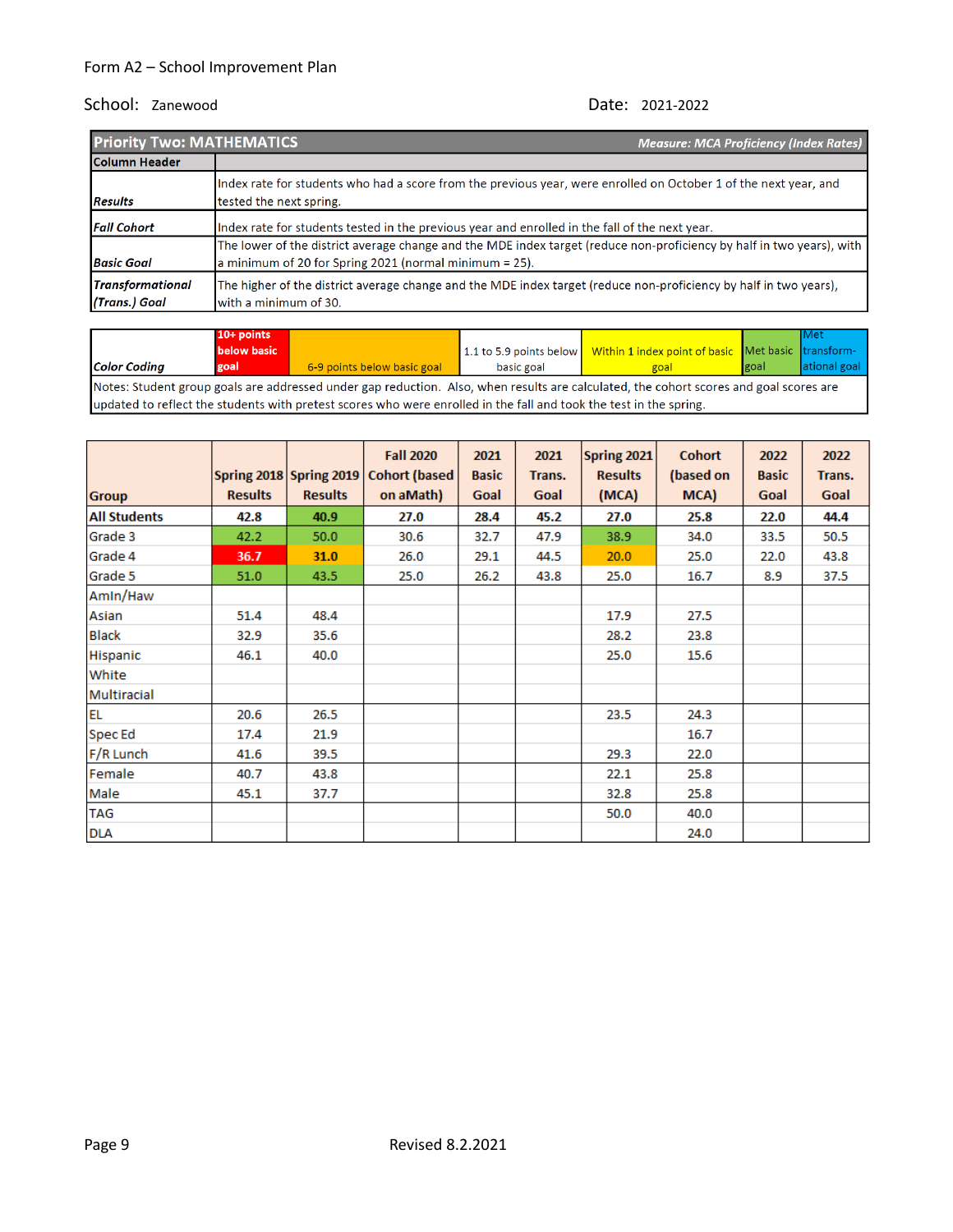# School: Zanewood Date: 2021-2022

| <b>Priority Two: MATHEMATICS</b> | Measure: SIP Growth and Gap-Closing (SGG) |
|----------------------------------|-------------------------------------------|
|                                  |                                           |

|                               | <b>Color Coding for MCA Value-Added and Z-State Results</b> |              |                                                       |  |
|-------------------------------|-------------------------------------------------------------|--------------|-------------------------------------------------------|--|
| $-30$ or below $\blacksquare$ | $-15$ to $-29$                                              | $-14$ to $0$ | $+0.001$ to $+0.14$ $+0.15$ to $+0.29$ $+0.30$ and up |  |

Results reported for groups of 10 or more students. Any results for groups not reported in the previous year were color coded using the lowest basic and transformational goals. 2021 Z-State results not available due to COVID-19.



|                     | <b>Baseline</b> |         | 2019 Results   | 2021 Results |     |                |
|---------------------|-----------------|---------|----------------|--------------|-----|----------------|
| Group               | 2017            | 2018    | <b>Val-Add</b> | Z - State    | SGG | <b>Val-Add</b> |
| <b>All Students</b> | 0.07            | $-0.21$ | 0.18           | $-0.16$      |     | $-0.31$        |
| Grade 3             |                 |         | 0.36           |              |     | $-0.39$        |
| Grade 4             | $-0.14$         | $-0.48$ | $-0.41$        | $-0.51$      |     | $-0.33$        |
| Grade 5             | 0.35            | 0.11    | 0.59           | 0.16         |     | $-0.22$        |
| Am Ind              |                 |         |                |              |     |                |
| Asian               | 0.27            | $-0.09$ | 0.03           | 0.04         |     | $-0.52$        |
| <b>Black</b>        | $-0.02$         | $-0.22$ | 0.35           | $-0.18$      |     | $-0.26$        |
| Hispanic            | 0.23            | $-0.26$ | 0.09           | $-0.31$      |     | 0.01           |
| White               |                 |         |                |              |     |                |
| <b>Multiracial</b>  |                 |         |                |              |     |                |
| EL                  | 0.12            | $-0.61$ | 0.20           | $-0.10$      |     | $-0.19$        |
| Spec Ed             | $-0.45$         | $-0.79$ | 0.43           | $-0.39$      |     |                |
| F/R Lunch           | 0.05            | $-0.22$ | 0.15           | $-0.20$      |     | $-0.16$        |
| Female              | $-0.09$         | $-0.18$ | 0.22           | $-0.15$      |     | $-0.42$        |
| Male                | 0.26            | $-0.25$ | 0.13           | $-0.17$      |     | $-0.18$        |
| <b>TAG</b>          |                 |         |                |              |     | $-0.31$        |
| <b>DLA</b>          |                 |         |                |              |     |                |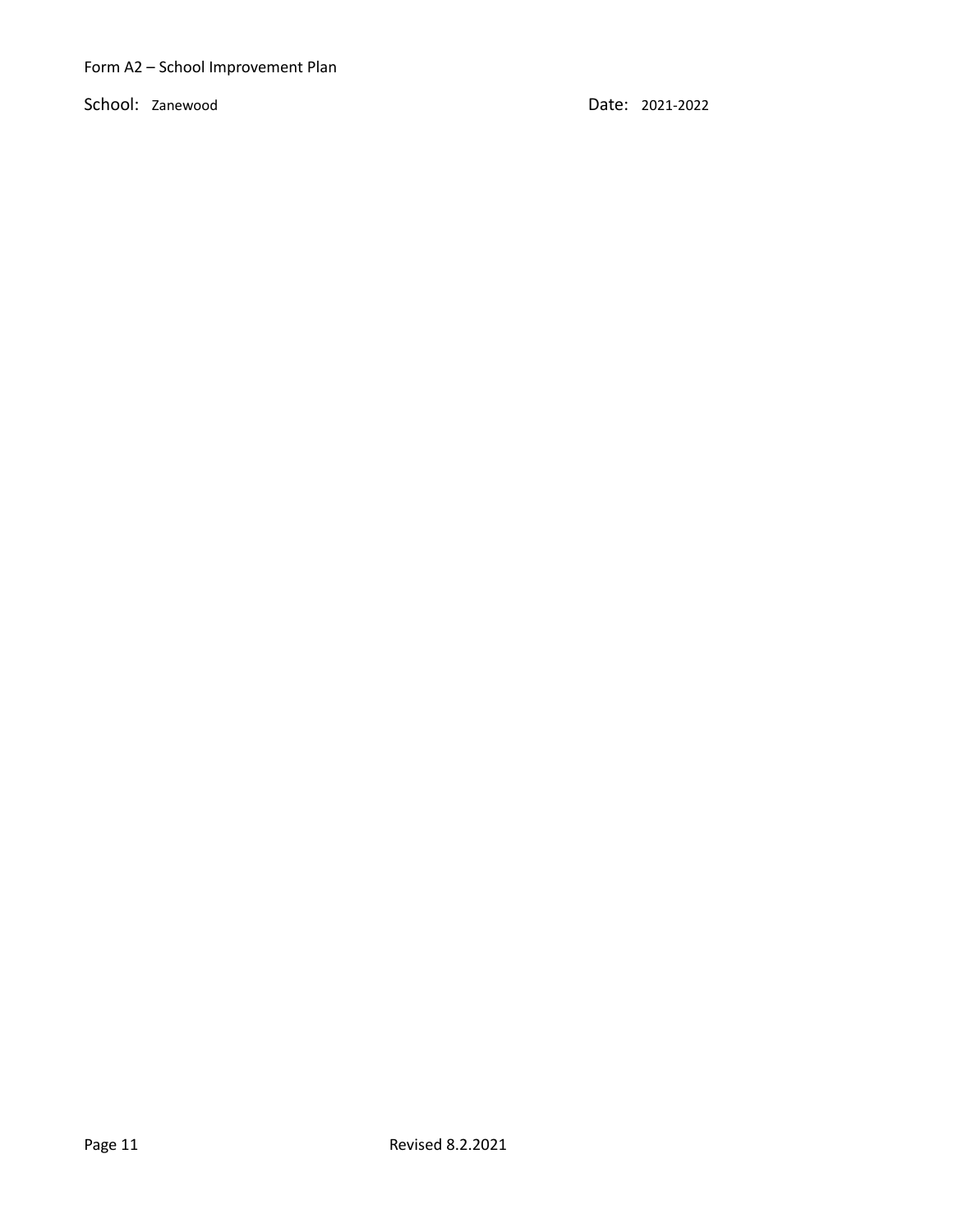| <b>Priority Two: Mathematics</b>                                                       |                                                                                                                                                                                                                                                                      |                                                                        |                              |  |
|----------------------------------------------------------------------------------------|----------------------------------------------------------------------------------------------------------------------------------------------------------------------------------------------------------------------------------------------------------------------|------------------------------------------------------------------------|------------------------------|--|
| Mathematics Continuous Improvement Action Plan: (add steps as needed by using tab key) |                                                                                                                                                                                                                                                                      |                                                                        |                              |  |
| <b>Strategies</b>                                                                      | <b>Adult actions:</b>                                                                                                                                                                                                                                                | <b>Measure student</b>                                                 | Person(s)                    |  |
| What specific strategies will be                                                       | What adult actions will                                                                                                                                                                                                                                              | progress:                                                              | <b>Responsible:</b>          |  |
| implemented?                                                                           | ensure the strategies                                                                                                                                                                                                                                                | What student data will                                                 |                              |  |
|                                                                                        | are successful?                                                                                                                                                                                                                                                      | be collected?                                                          |                              |  |
| Bridges Implementation with Fidelity                                                   | Ongoing PD on<br>Assessment                                                                                                                                                                                                                                          | <b>Bridges Screeners and Unit</b><br>Assessments                       | Classroom<br><b>Teachers</b> |  |
| <b>Student and Teacher Discourse</b><br><b>Moves</b>                                   | 1. Staff will Implement<br>Doing and Talking<br>Strategies for<br>Math and Science<br>2. Apply strategies given in<br>Monthly PD by SDAS<br>3. Teachers will utilize<br>guidance documents in                                                                        | <b>Bridges Investigations</b><br><b>Formative Assessment</b>           | Classroom<br><b>Teachers</b> |  |
|                                                                                        | Bridges for re-engagement<br>1. Teachers will provide                                                                                                                                                                                                                |                                                                        | The entire ZW                |  |
| <b>Implementation of Accelerating</b><br>Learning Model and Growth Mindset             | grade-level content with a<br>balance of support and<br>rigor<br>2. Access to grade-level<br>content despite the<br>absence of some<br>knowledge and skills from<br>previous grades<br>3. Teachers will unpack<br>grade level standards<br>4. Teachers will scaffold | Bridges screeners, Unit<br>Assessments, FastBridge<br>aMath assessment | staff                        |  |
|                                                                                        | up, not down                                                                                                                                                                                                                                                         |                                                                        |                              |  |
|                                                                                        |                                                                                                                                                                                                                                                                      |                                                                        |                              |  |

# **Priority Three: Student Behavior**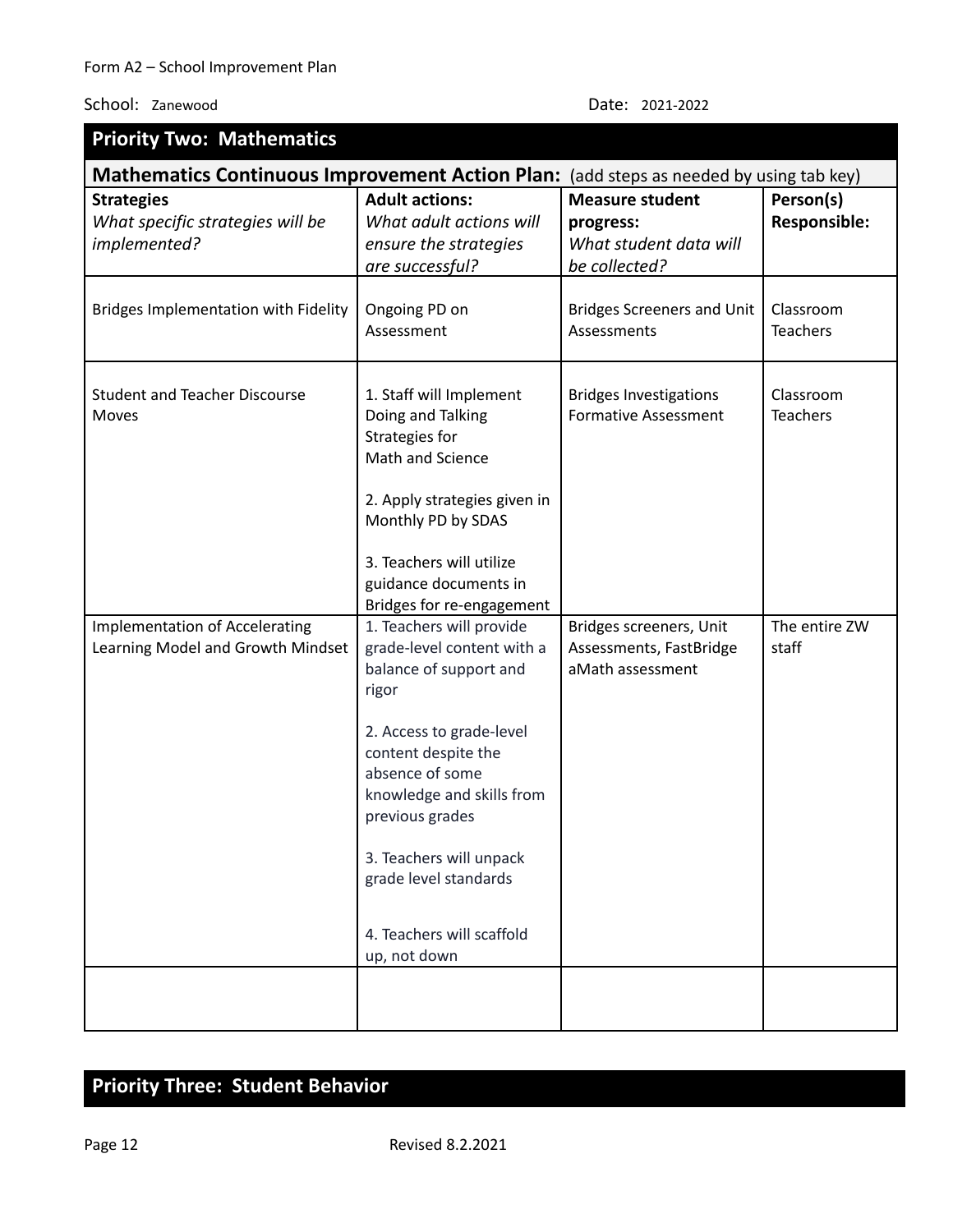| <b>Evidence of Need:</b> | During the first month of school, requests for behavior team intervention for black<br>males totaled 94. Using that number as a base and multiplying by 9 (months in the<br>school year), it is reasonable to expect a total of 846 requests by the end of the<br>school year. The goal is to reduce that number by 30%. |
|--------------------------|--------------------------------------------------------------------------------------------------------------------------------------------------------------------------------------------------------------------------------------------------------------------------------------------------------------------------|
|--------------------------|--------------------------------------------------------------------------------------------------------------------------------------------------------------------------------------------------------------------------------------------------------------------------------------------------------------------------|

| <b>Student Behavior</b><br>(Example: office<br>referrals, suspensions,<br>$etc.$ ) | <b>Baseline data</b><br>by target group<br>(Example: ethnicity,<br>socioeconomic, grade<br>level, etc.) | Goal                                                                                                                                  |
|------------------------------------------------------------------------------------|---------------------------------------------------------------------------------------------------------|---------------------------------------------------------------------------------------------------------------------------------------|
| Requests for Behavior<br>Team intervention<br>based on behavior<br>team daily log  | <b>Black Males Grades PrK-5</b>                                                                         | Reduce the number of requests for behavior team<br>intervention for black males by 30% from a potential 846 to<br>592 by June 1, 2022 |
|                                                                                    |                                                                                                         |                                                                                                                                       |

| key)                                                                   | Student Behavior Continuous Improvement Action Plan: (add steps as needed by using tab                                                                                                                    |                                                                                                     |                                                                                       |  |  |
|------------------------------------------------------------------------|-----------------------------------------------------------------------------------------------------------------------------------------------------------------------------------------------------------|-----------------------------------------------------------------------------------------------------|---------------------------------------------------------------------------------------|--|--|
| <b>Strategies:</b><br>What specific strategies will be<br>implemented? | <b>Adult actions:</b><br>What adult actions will<br>ensure the strategies<br>are successful?                                                                                                              | <b>Measure student</b><br>progress:<br>What student data will<br>be collected?                      | Person(s)<br>Responsible:                                                             |  |  |
| <b>PBIS Expectations Matrix</b>                                        | Teaching/reteaching 3<br>times per year                                                                                                                                                                   | Teachers will complete<br>google form indicating<br>dates taught and students<br>present            | Classroom<br>teachers                                                                 |  |  |
| <b>PBIS Rewards</b>                                                    | Daily positive recognition<br>of student behavior                                                                                                                                                         | PBIS Rewards awarded<br>measured against daily<br>student point goal (8 per<br>day per student)     | Whole staff                                                                           |  |  |
| PBIS Tier 1 Management                                                 | Use of Capturing Kids'<br>Hearts social contract and<br>processing strategies<br>consistently enforced,<br>clear procedures for<br>dealing with Tier 1<br>behaviors, PBIS Panther<br>PATH common language | Fidelity checks<br>Bi-weekly review of<br>behavior team daily log to<br>determine patterns (if any) | Administrators<br><b>Behavior Team</b><br>Classroom<br>teachers<br><b>Specialists</b> |  |  |
| <b>SEL Instruction</b>                                                 | Delivery of Second Step or<br>other identified                                                                                                                                                            | <b>STEAM Schedule</b>                                                                               | Counselor<br><b>BIT</b>                                                               |  |  |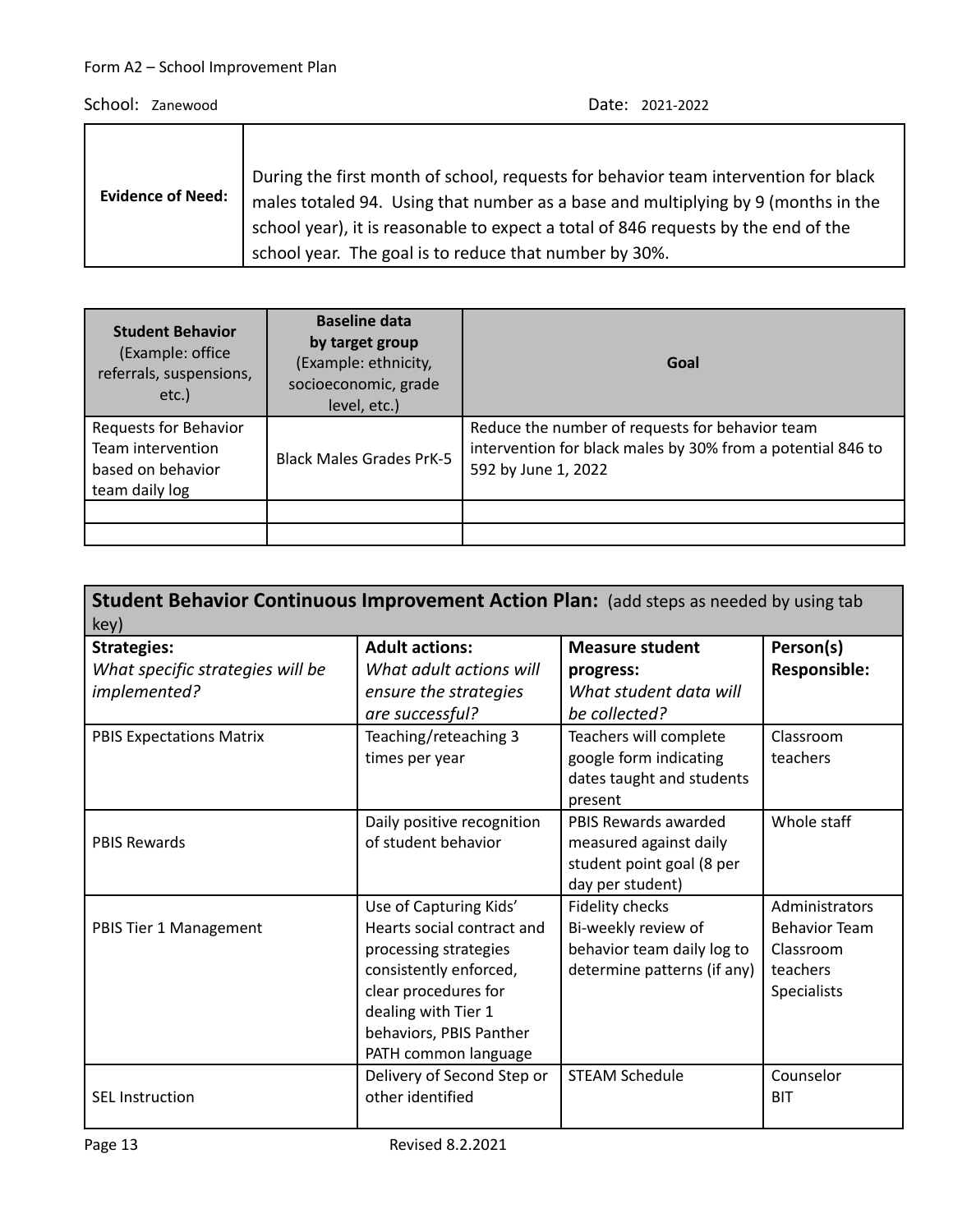| twice a month<br>rıculum:<br>cur |  |
|----------------------------------|--|
| (minimum)                        |  |

| <b>Priority Four: Family Engagement</b> |                                                                                                                                                                                                                 |  |  |  |
|-----------------------------------------|-----------------------------------------------------------------------------------------------------------------------------------------------------------------------------------------------------------------|--|--|--|
| <b>Evidence of Need:</b>                | In the spring of 2019, Osseo Area Schools' School Board set a district wide expectation that<br>all sites/departments would develop and implement a family engagement goal.                                     |  |  |  |
| Goal:                                   | To build a positive relationships with families, parents and guardians that allows access to<br>school related information so that they can be connected with the school community and<br>district partnerships |  |  |  |

| Family Engagement Continuous Improvement Action Plan: (add steps as needed by using tab<br>key)                                        |                                                                                                                                               |                                                             |                                                              |  |  |  |
|----------------------------------------------------------------------------------------------------------------------------------------|-----------------------------------------------------------------------------------------------------------------------------------------------|-------------------------------------------------------------|--------------------------------------------------------------|--|--|--|
| <b>Strategies:</b><br>What specific strategies will be<br>implemented?                                                                 | <b>Adult actions:</b><br>What adult actions will<br>ensure the strategies<br>are successful?                                                  | <b>Measure progress:</b><br>What data will be<br>collected? | Person(s)<br><b>Responsible:</b>                             |  |  |  |
| Increase the participation of family<br>involvement by removing systemic<br>barriers                                                   | Utilize Seesaw, Talking<br>Points, ParentVue                                                                                                  | <b>Family Engagement Rubric</b>                             | Administration                                               |  |  |  |
| Strengthen the communication<br>among families that honors their<br>perspective and the way they would<br>like to be communicated with | Offer Parent Training on<br>district tools<br>(virtual and on site) using<br>multiple languages and<br>modalities and is easily<br>accessible | <b>Family Engagement Rubric</b>                             | Administration<br>ZW Staff<br><b>BPA</b><br><b>FACE TEAM</b> |  |  |  |